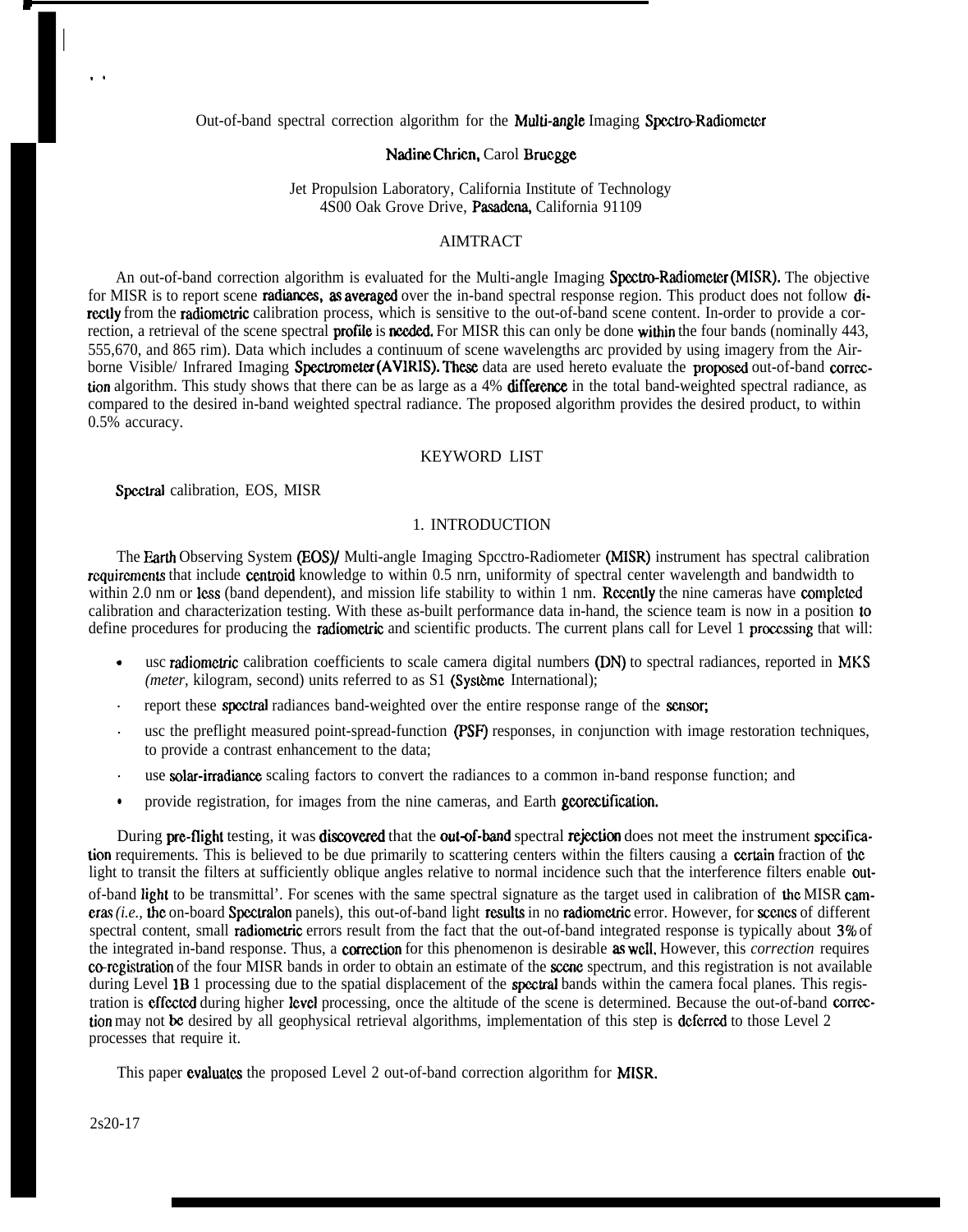#### 2. MATHEMATICAL DESCRII'TIONS

For each spectral band, the in-band region is defined to be that continuous wavelength range which includes the wavelength of the peak system response, and for which the system transmittance is **consistentl** y greater than  $1\%$  of the peak system **response**. The wavelength region outside this range is referred to as out-of-band. A method for correcting the measured radiance to account for unwanted out-of-band contributions is to estimate the out-of-band radiance measured for a particular scene by utilizing the retrieved reflectance from the other MISR bands for that scene. This estimated out-of-band radiance is then subtracted from the total measured radiance to produce a corrected estimate of the in-band weighted radiance.

The measured band-weighted radiance  $L_\lambda$  is defined in Equation I for a MISR band represented by wavelength  $\lambda$ . where  $\lambda$  is nominally 443 nm, 555 nm, 670 nm, and 865 nm for the four **MISR** bands also referred to as Bands 1,2.3. and 4.  $L_{\lambda}$ represents the spectral radiance of an observed terrestrial scene, and  $\Re_{\lambda}$  represents the measured camera spectral response. The term **total** indicate-s that the integration is over all wavelengths to which the MISR cameras respond, nominally 365 nm to 1150 nm.

$$
L_{\lambda} = \frac{\int_{\text{total}} L_{\lambda} \Re_{\lambda, \lambda} \lambda' d\lambda'}{\int_{\text{total}} \Re_{\lambda, \lambda} \lambda' d\lambda'}
$$
 (1)

The actual in-band weighted radiance and actual in-band weighted equivalent reflectance are expressed in Equations 2 and 3 where  $E_{\rho}$ <sub> $\lambda$ </sub> represents the solar spectral irradiance. This is the radiance that would ideally be measured.

$$
L_{\text{AIB}, \lambda} = \frac{\int_{\text{in-band}} L_{\lambda} \Re_{\lambda, \lambda} \lambda' d\lambda'}{\int_{\text{in-band}} \Re_{\lambda, \lambda} \lambda' d\lambda'}
$$
 (2)

$$
\rho_{\text{AIB, }\lambda} = \frac{\pi \int_{\text{in-band}} L_{\lambda} \Re_{\lambda, \lambda'} \lambda' d\lambda'}{\int_{\text{in-band}} E_{o, \lambda'} \Re_{\lambda, \lambda'} \lambda' d\lambda'}
$$
\n(3)

As part of the Level 1B<sup>1</sup> processing, the radiometrically calibrated output of each pixel within a given band, for all cameras, is transformed to a standard in-band spectral response function. In this manner, a single standard response function can be used to characterize each pixel of each camera of a particular MISR band. The camera spectral response functions and standardized in-band response functions used in this study are shown in Figure 1, The out-of-band integrated response is 1.4%, 2.8940, 2.8%, and 2.7% of the integrated in-band response for Bands 1,2,3, and 4 respectively.

Let  $S_{\lambda, \lambda}$  represent the standardized camera spectral response for Band  $\lambda$ , then the standardized band-weighted radiance is defined in Equation 4, and the retrieved band-weighted equivalent reflectance for Band,  $\lambda$  is given by Equation 5.

.

.,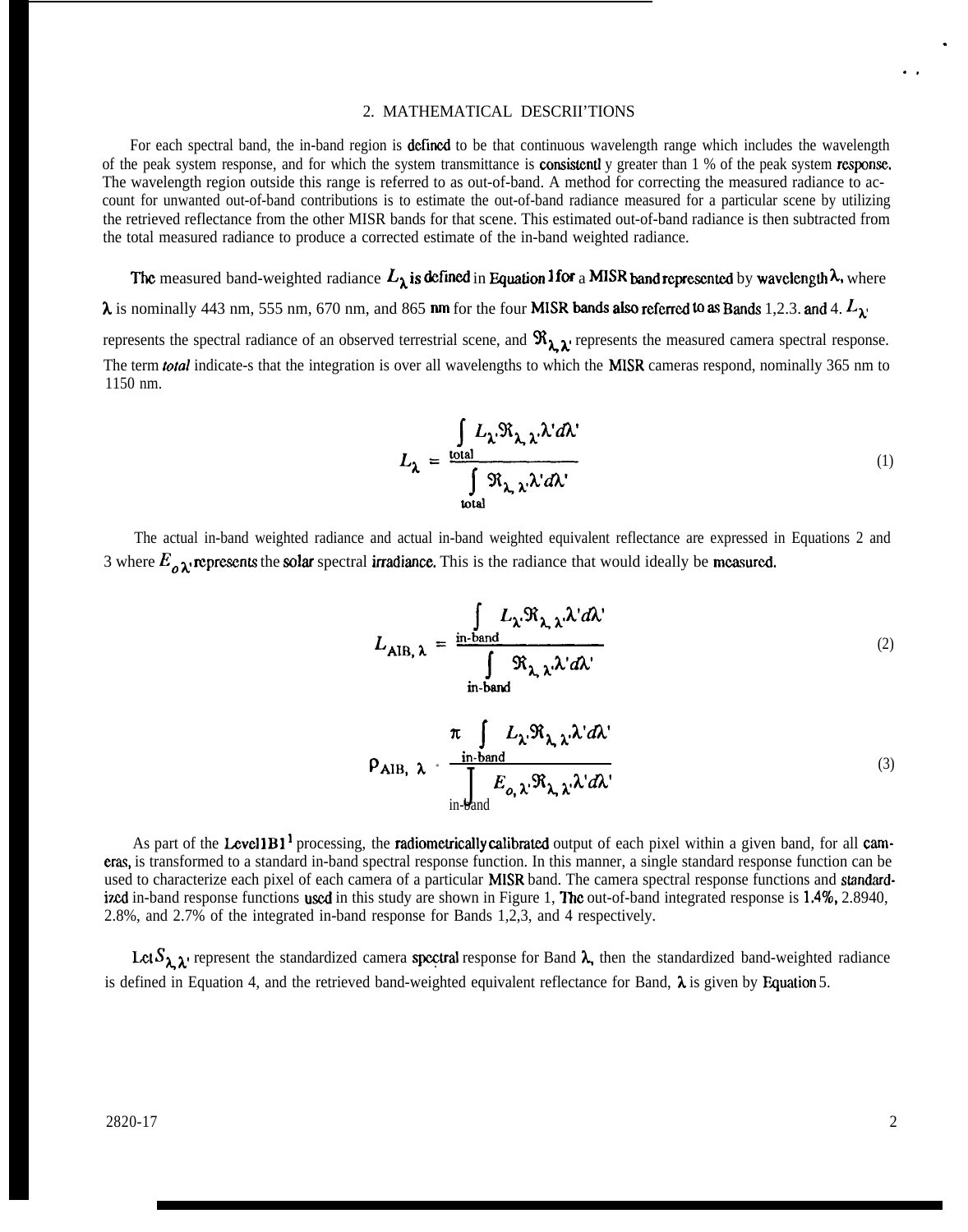$$
L_{\lambda}^{corr} = L_{\lambda} \cdot \frac{\int_{\text{total}} E_{o,\lambda} \cdot S_{\lambda,\lambda} \cdot d\lambda'}{\int_{\text{total}} S_{\lambda,\lambda} \cdot \lambda' d\lambda'} + \frac{\int_{\text{total}} E_{o,\lambda} \cdot \Re_{\lambda,\lambda} \cdot \lambda' d\lambda'}{\int_{\text{total}} \Re_{\lambda,\lambda} \cdot \lambda' d\lambda'}
$$
(4)

$$
\rho_{S,\lambda} = \pi \mathcal{L}_{\lambda}^{err} \cdot \frac{\int_{total} S_{\lambda,\lambda} \cdot \lambda' d\lambda'}{\int_{total} E_{\delta} \cdot \lambda \cdot S_{\lambda,\lambda} \cdot \lambda' d\lambda'} \tag{5}
$$

The band-weighted equivalent reflectance for a particular **observed** scene from each of the four MISR bands will provide four samples of the scene **spectral** equivalent reflectance over the wavelength range spanned by **MISR**. From this sample we can estimate the scene spectral equivalent reflectance; when combined with our knowledge of the MISR standard spectral response for each band and a model of the exe-atmospheric solar spectral irradiance<sup>2</sup>, wc can estimate the out-of-band radiance in the observed scene.

# Let  $\rho'_{S\lambda}$  denote the scene spectral equivalent reflectance. It is derived from a piecewise linear interpolation of the

band-weighted equivalent reflectances,  $\rho_{S, \lambda}$ , as shown in Equation 7. The estimated out-of-band radiance in the observed scene is then found to be

$$
L_{\text{EOB},\lambda} = \int_{\text{out-of-band}} \rho_{S,\lambda'} E_{o,\lambda'} S_{\lambda,\lambda'} \lambda' d\lambda'
$$
 (6)

for the MISR band denoted by  $\lambda$ .

$$
\rho_{S,B1}, \qquad \lambda \leq \lambda_{\sim, P,J}.
$$
\n
$$
\rho_{S,B2} - \rho_{S,B1}) \cdot \lambda + \frac{(\rho_{S,B1}\lambda_{c,B2} - \rho_{S,B2}\lambda_{c,B1})}{(\lambda_{c,B2} - \lambda_{c,B1})} \cdot \lambda_{c,B1} < \lambda \leq \lambda_{c,B2}
$$
\n
$$
\rho_{S,\lambda'} = \begin{bmatrix}\n\frac{(\rho_{S,B3} - \rho_{S,B2})}{(\lambda_{c,B3} - \lambda_{c,B2})} \cdot \lambda + \frac{(\rho_{S,B1}\lambda_{c,B3} - \rho_{c,B2})}{(\lambda_{c,B3} - \lambda_{c,B2})} \cdot \lambda_{c,B2} < \lambda_{c,B3} \\
\frac{(\rho_{S,B4} - \rho_{S,B2})}{(\lambda_{c,B3} - \lambda_{c,B3})} \cdot \lambda + \frac{(\rho_{S,B3}\lambda_{c,B4} - \rho_{S,B4}\lambda_{c,B3})}{(\lambda_{c,B4} - \lambda_{c,B3})}\n\end{bmatrix}, \lambda_{c,3} < \lambda' < \lambda_{B4} \\
\frac{(\lambda_{c,B4} - \lambda_{c,B3})}{(\lambda_{c,B4} - \lambda_{c,B3})} \cdot \lambda_{c,B4}, \lambda_{c,B5} > \lambda_{c,B4}
$$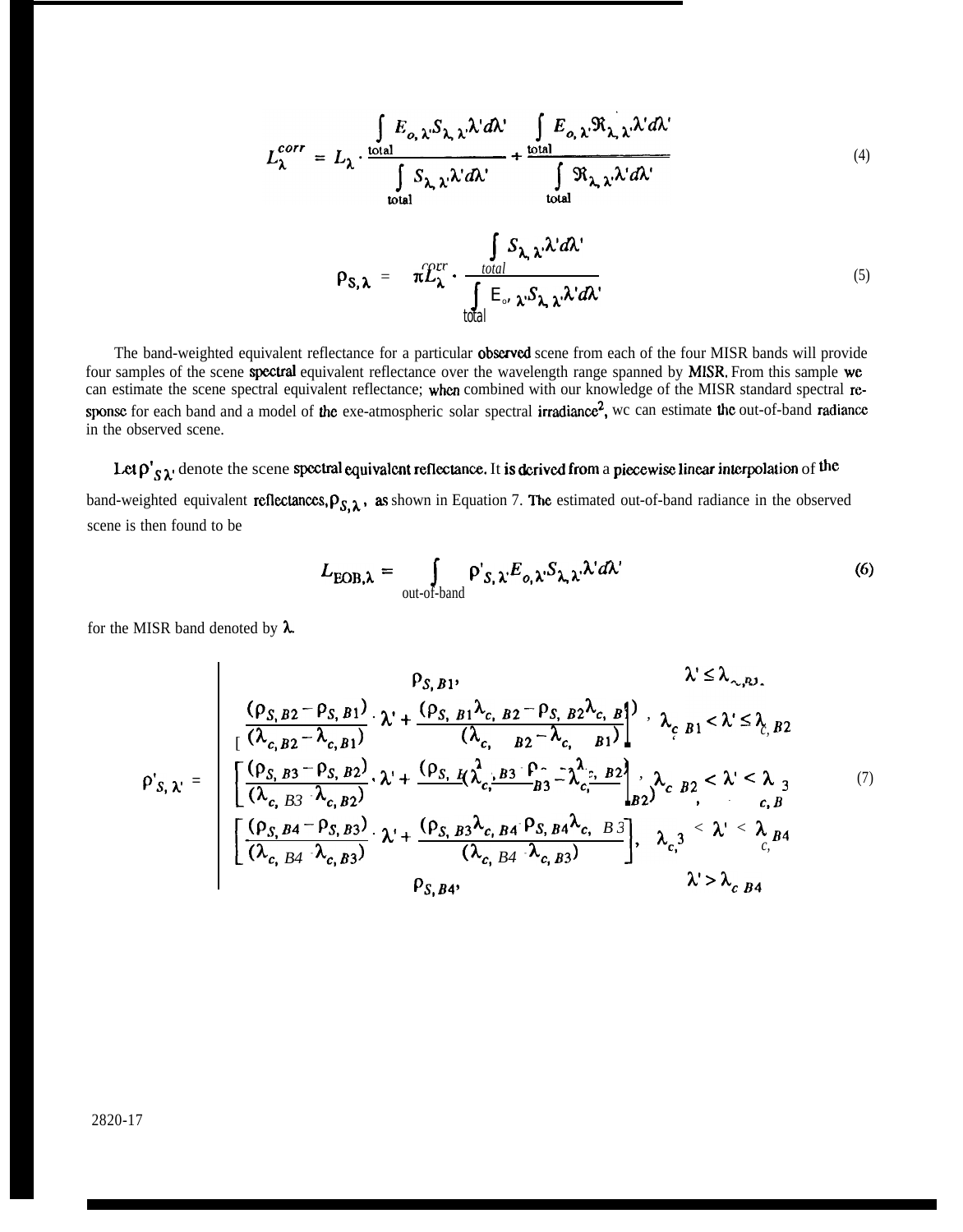

Figure 1. Measured camera spectral response for (a) Band 1, (b) Band 2, (c) Band 3, and (d) Band 4 (PFA244, on-axis) in-band region and **standardized response** denoted by dashed and doued lines.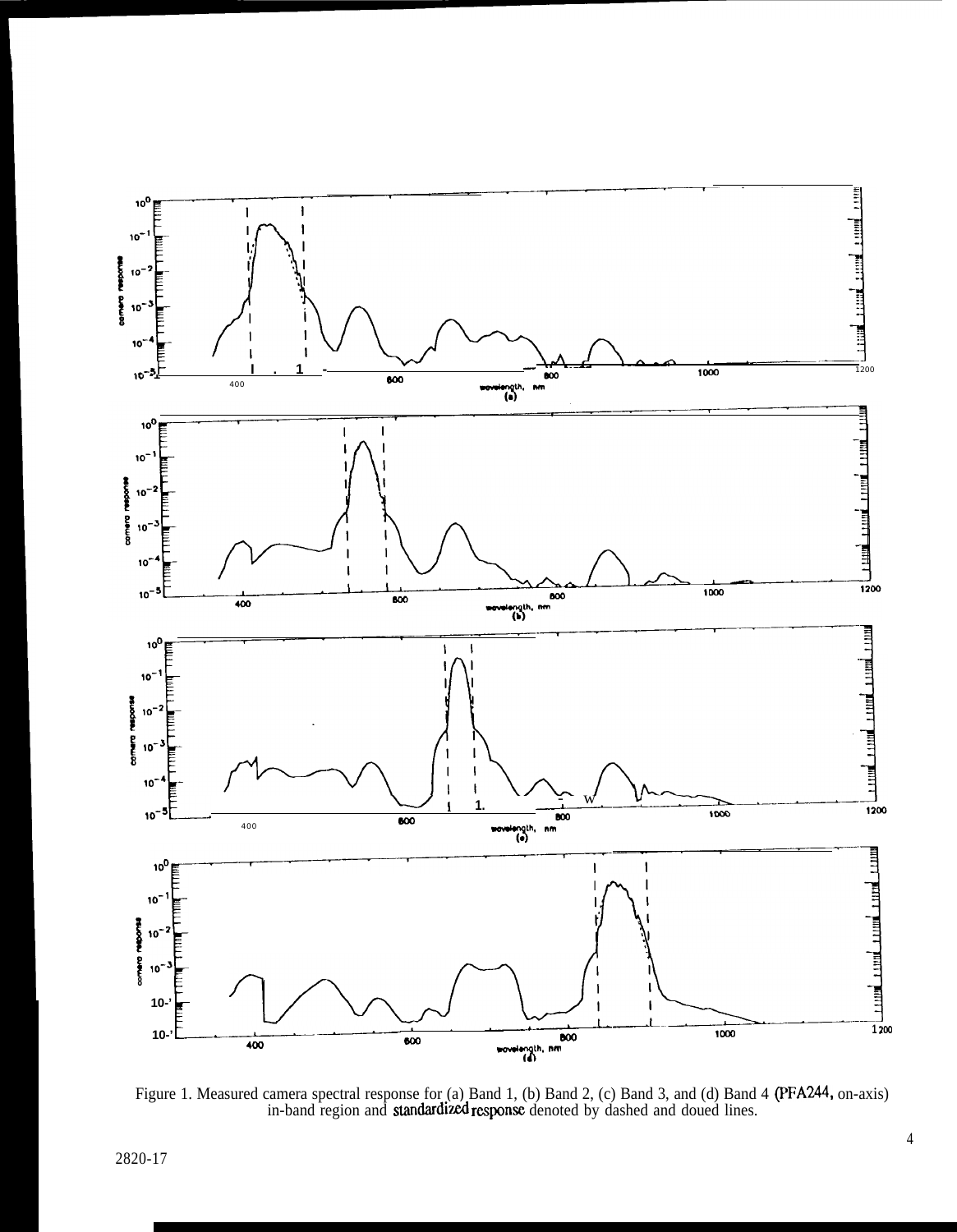A spectral correction to the measured band-weighted radiance may now be perfommd and an estimated in-band weighted radiance derived as in Equation 8. This may **also be eouchcd in terms of equivalent reflectance as expressed in Equation** 9.

$$
L_{\text{EIB}, \lambda} = \frac{L_{\lambda}^{corr} \cdot \int_{\text{total}} S_{\lambda, \lambda} \cdot \lambda' d\lambda' - L_{\text{EOB}, \lambda}}{\int_{\text{in-band}} S_{\lambda, \lambda} \cdot \lambda' d\lambda'}
$$
 (8)

$$
\rho_{EIB, \lambda} = \frac{\pi L_{EIB, \lambda}}{\left(\int_{\text{in-band}} E_{o, \lambda} S_{\lambda, \lambda} \lambda' d\lambda'\right) / \left(\int_{\text{in-band}} S_{\lambda, \lambda} \lambda' d\lambda'\right)}
$$
(9)

The error in **band-weighted** radiance with no spectral **correction** applied is **defined** in Equation 10. The error in band-weighted radiance after the spectral correction is applied is found by substituting  $L_{\text{EIB}, \lambda}$  for  $L_{\lambda}$ .

$$
\varepsilon = \frac{(L_{\lambda} - L_{\text{AIB}, \lambda})}{L_{\text{AIB}, \lambda}}
$$
(10)

The error in terms of band-weighted **equivalent** reflectance with no spectral correction applied is defined in Equation 11. The error after the spectral correction is applied is found by substituting  $\rho_{EIB, \lambda}$  for  $\rho_{S, \lambda}$ .

$$
\varepsilon_{\mathsf{p}} = \frac{(\rho_{\mathsf{S},\lambda} - \rho_{\mathsf{AIB},\lambda})}{\rho_{\mathsf{AIB},\lambda}}
$$
(11)  
3. RESULTS

Spectral radiance data from the Airborne Visible/Infrared Imaging Spectrometer (AVIRIS)<sup>3</sup> were used to provide scene types for this study. Two cases arc presented here. In the first case, **discrete** spectra were chosen and the scene types identified visually from the image and knowledge of the site. To this set of scene types an ideal 100% equivalent reflectance spectrally flat data set was added. Also, added was **spectral** radiance for an **AVIRIS** field target (Spectralon™) based on measured spectral reflectance data and the exe-atmospheric solar irradiance model. In the second ease, all spatial elements of an AVIRIS image. were examined.

#### 3.1 Discrete scene types

Fourteen discrete scene types were selected for the first part of this study. They arc listed in Figure 2. The first ten were chosen from the AVIRIS image used in the second ease (Figure 8) to provide a varied sampling. Those scene types prefaced by the term *Mean are* represent by the mean spectral radiance over 14x 14 AVIRIS spatial elements. Since the ground instan taneous field-of-view of AVIRIS is 20 m, a 14 x 14 sample represents approximately one MISR pixel. The spectral radiance data from the AVIRIS imagery was converted to equivalent reflectance? (Figure 2) for comparison to the MISR band-weighted equivalent reflectance (Figure 3). It was **AVIRIS** radiance data directly that was used for the scene spectral radiance  $Lx$ .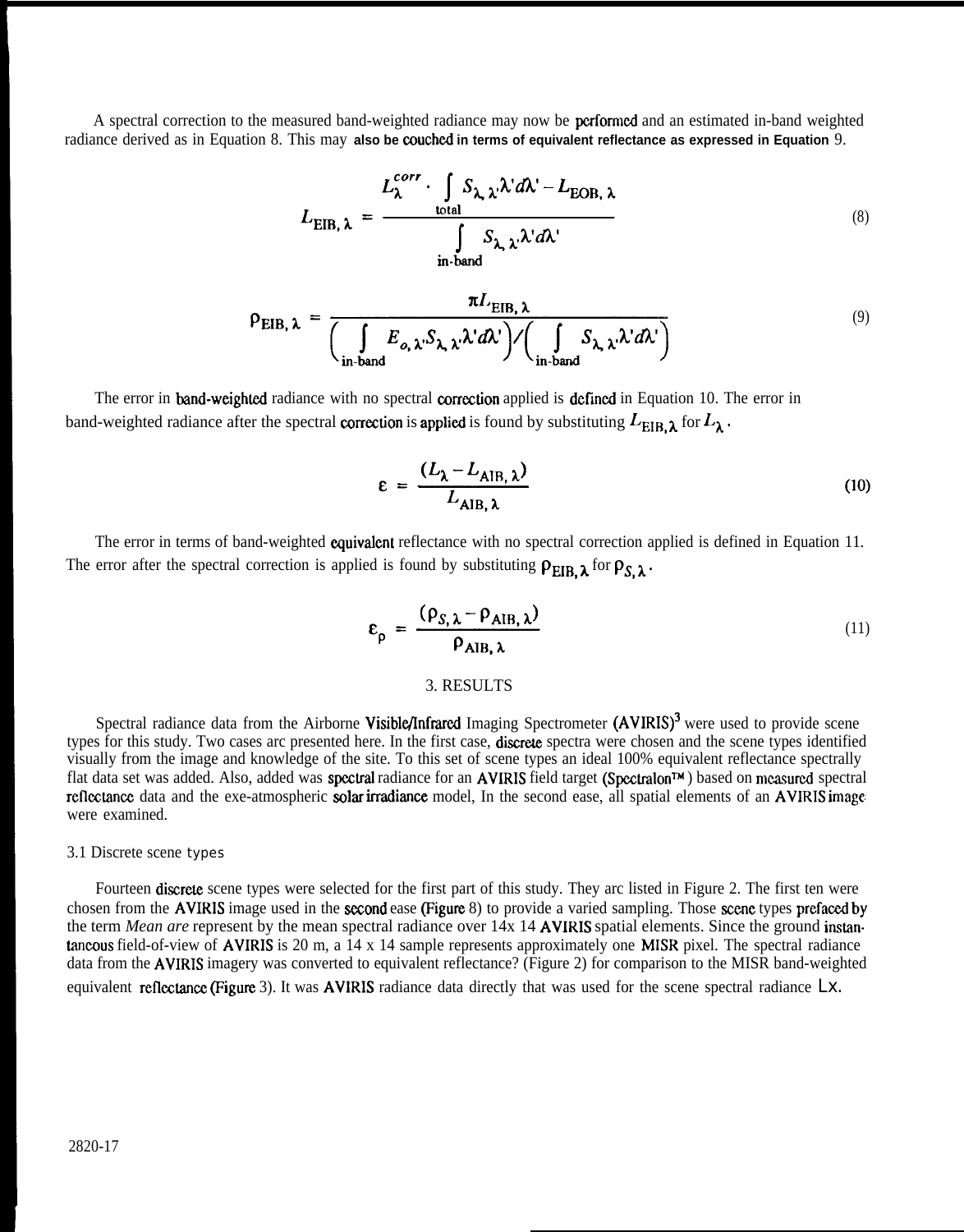

Figure 2. Scene types, equivalent reflectance versus wavelength



Figure 3. MISR band-weighted reflectance from observed scene types

The largest errors are found in scene types with low equivalent reflectance in-band. For score types with high equivalent rcflectance or which are spectrall y rather flat, such as the white *roof, snow, AVIRIS field panel, flat*  $100\%$   $R_{eq}$  scenes, there is little improvement seen with the spectral correction. In fact, in reflectance terms there is little to no error (in the case of the flat 100%  $\bar{R}_{eq}$  scene) with or without correction. The error in radiance terms is due to the difference in the band-weighted solar spectral irradiance when in-band versus total integration limits are used.

.,

-.

.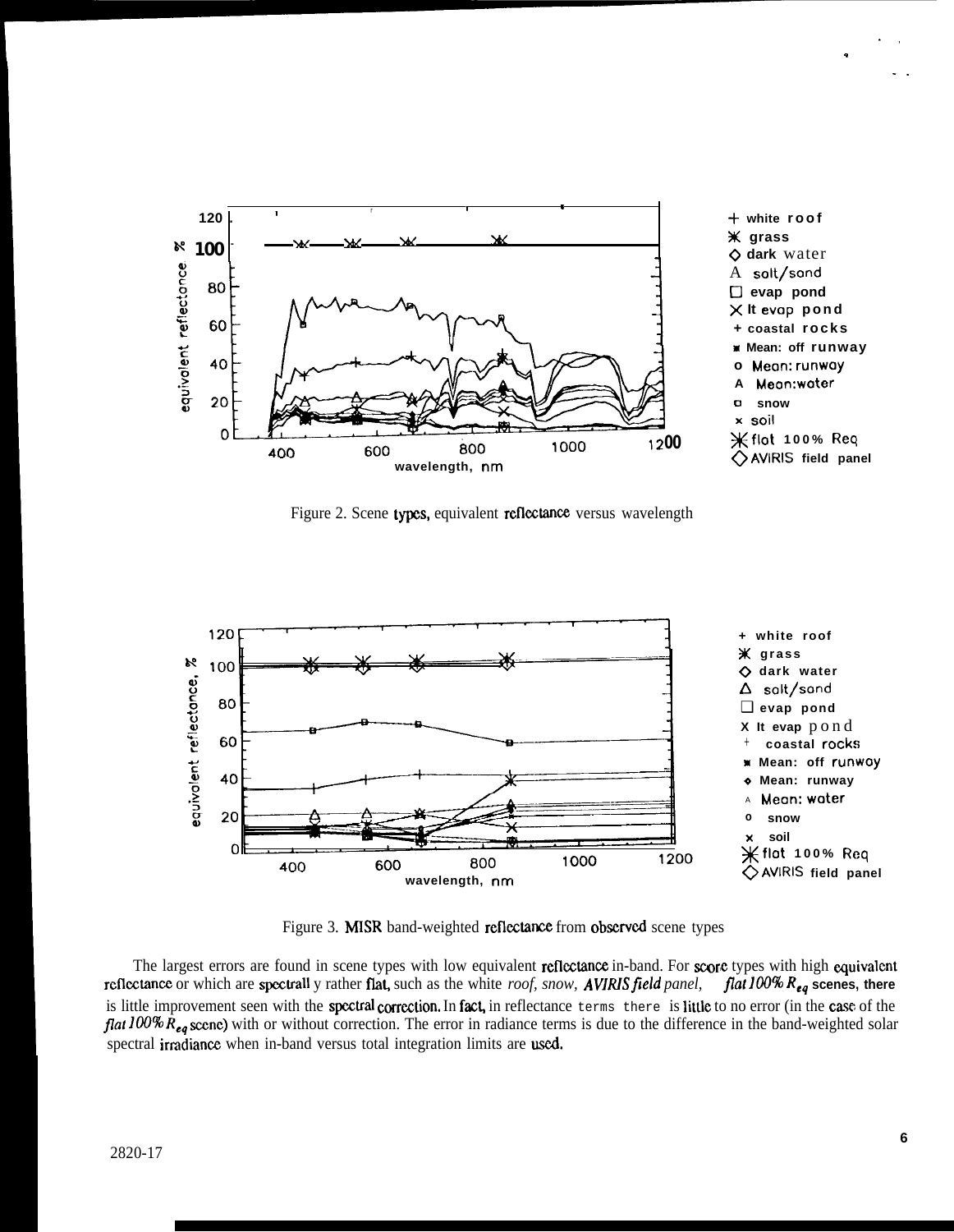

Figure 4. Band 1, error in (a) predicted radiance and (b) predicted equivalent reflectance



Figure 5. Band 2, error in (a) predicted radiance and (b) predicted equivalent reflectance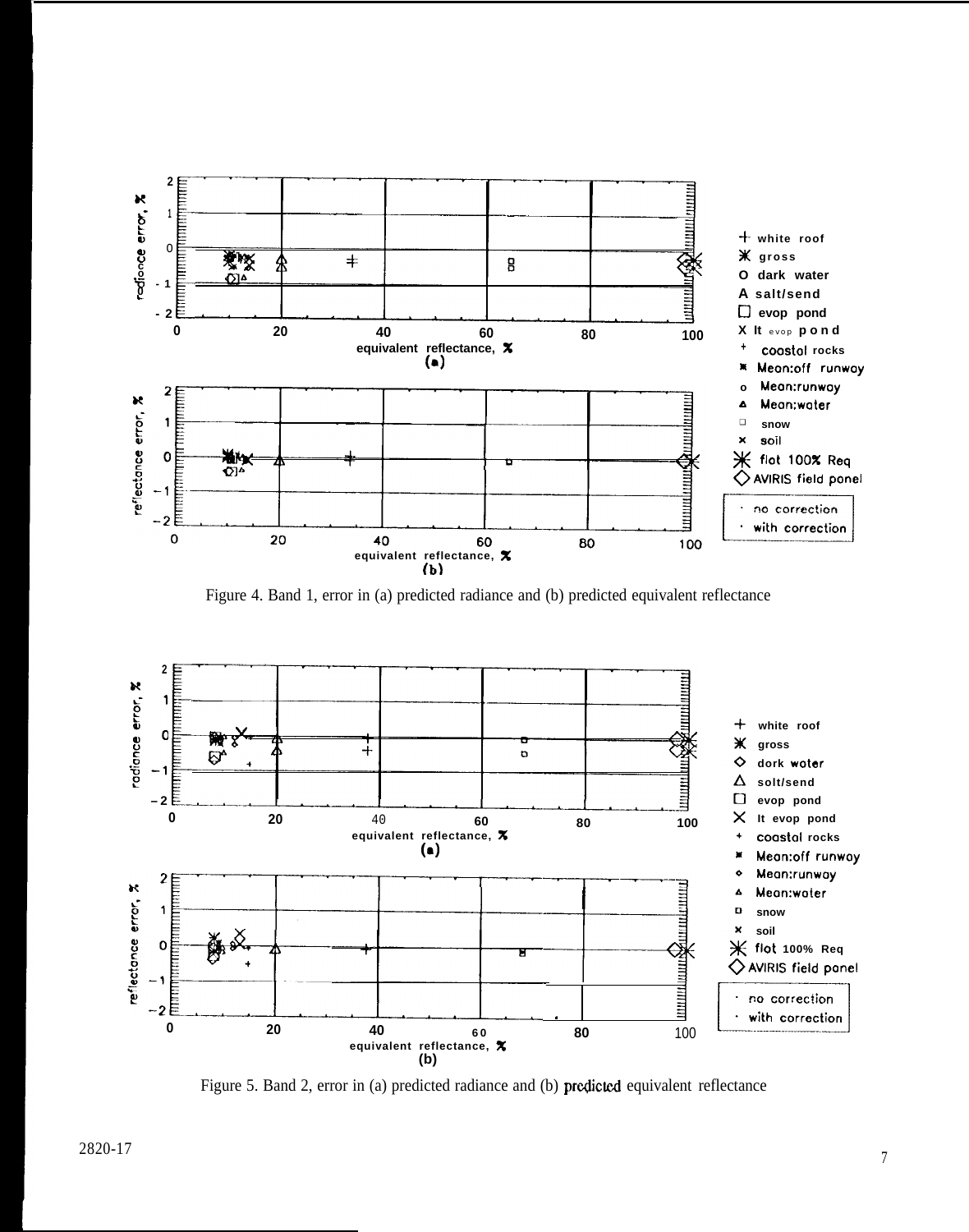

Figure 6. Band 3, error in (a) predicted radiance and (b) predicted equivalent reflectance



Figure 7. Band 4, error in (a) predicted radiance and (b) predicted equivalent reflectance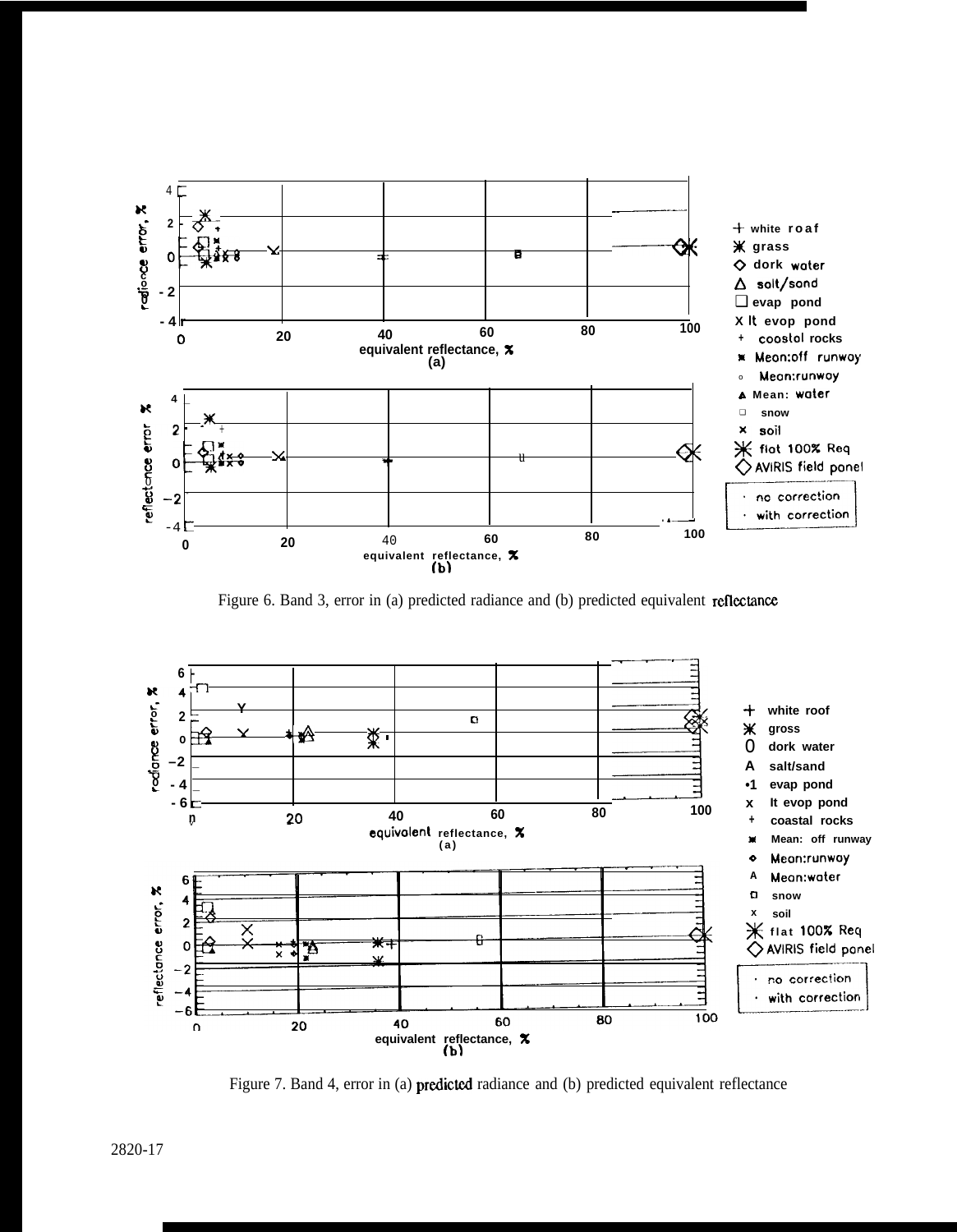# 3.2Entire AVIRIS image



Figure 8. AVIRIS image of Moffett Field, California used in study from April 1994

The spectral radiance data, *Lx,* from each of the 614x512 spatial elements in the AVIRIS image shown in Figure 8 was used to model the MISR band-weighted radiance and the **actual** in-band weighted radiance for each of the four MISR spectral bands observed from each of the spatial elements. From these  $L_{\lambda}$  and  $L_{AIB, \lambda}$ , the spectral correction was applied and the error in terms of band-weighted equivalent reflectance was computed. These results are illustrated in Figures 9 through 12..

In Figures 9a, lOa, 1 la, and 12a, we see that without correction the low equivalent reflectance scenes show errors of up to 5% in Band 4. Band 1 shows the smallest errors, but it also had the best out-of-band rejeetion. In all bands it is the low equivalent reflectance scenes that show the largest radiometric errors.

After the spectral correction, the estimated in-band weighted equivalent reflectance shows improvement, and at low equivalent reflectances the errors are down to  $\pm 1$  % for all bands.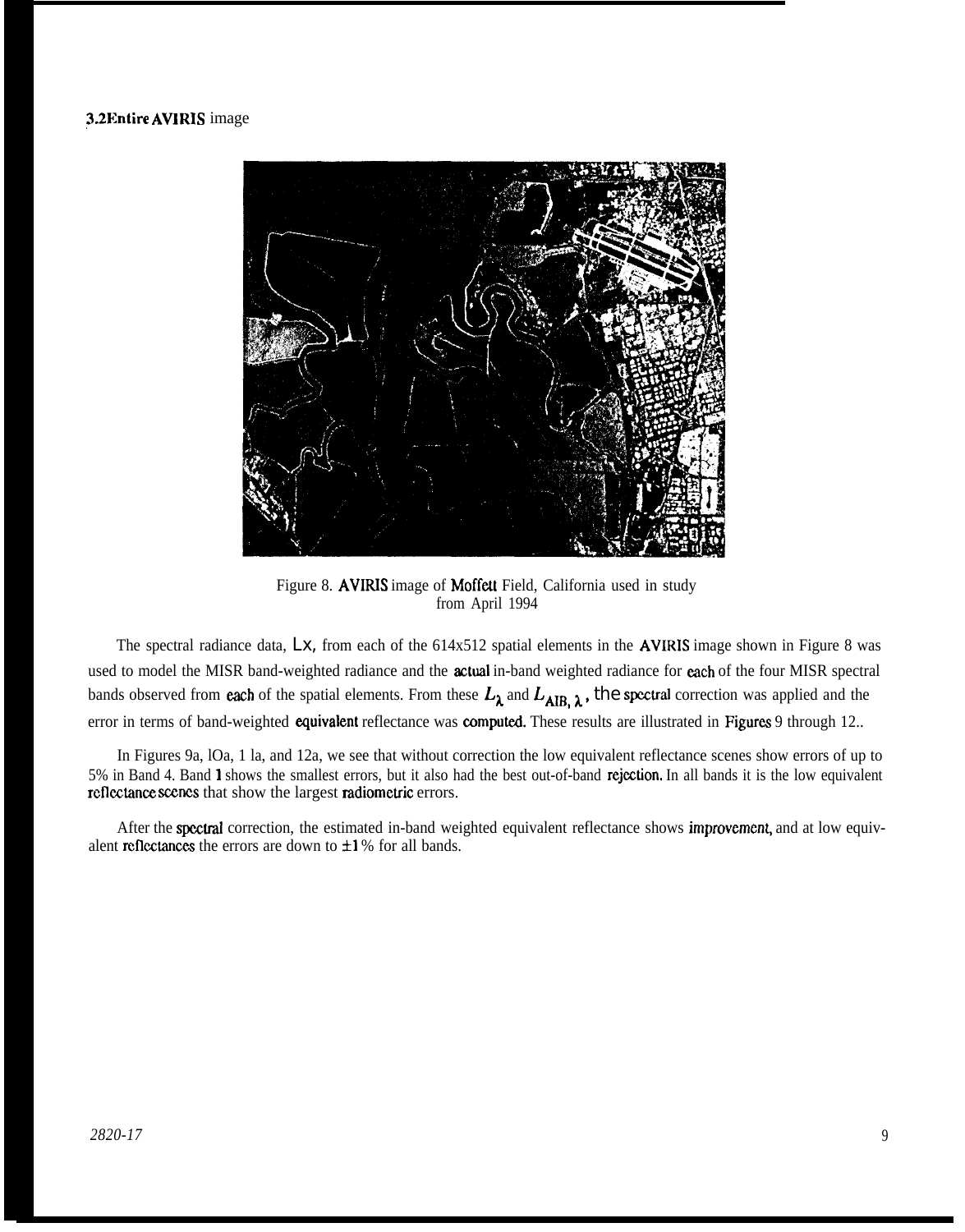

Figure 9. Band 1, errors in reflectance (a) without correction and (b) with out-of-band spectral correction.



Figure 10. Band 2, errors in reflectance (a) without correction and (b) with out-of-band spectral correction.

I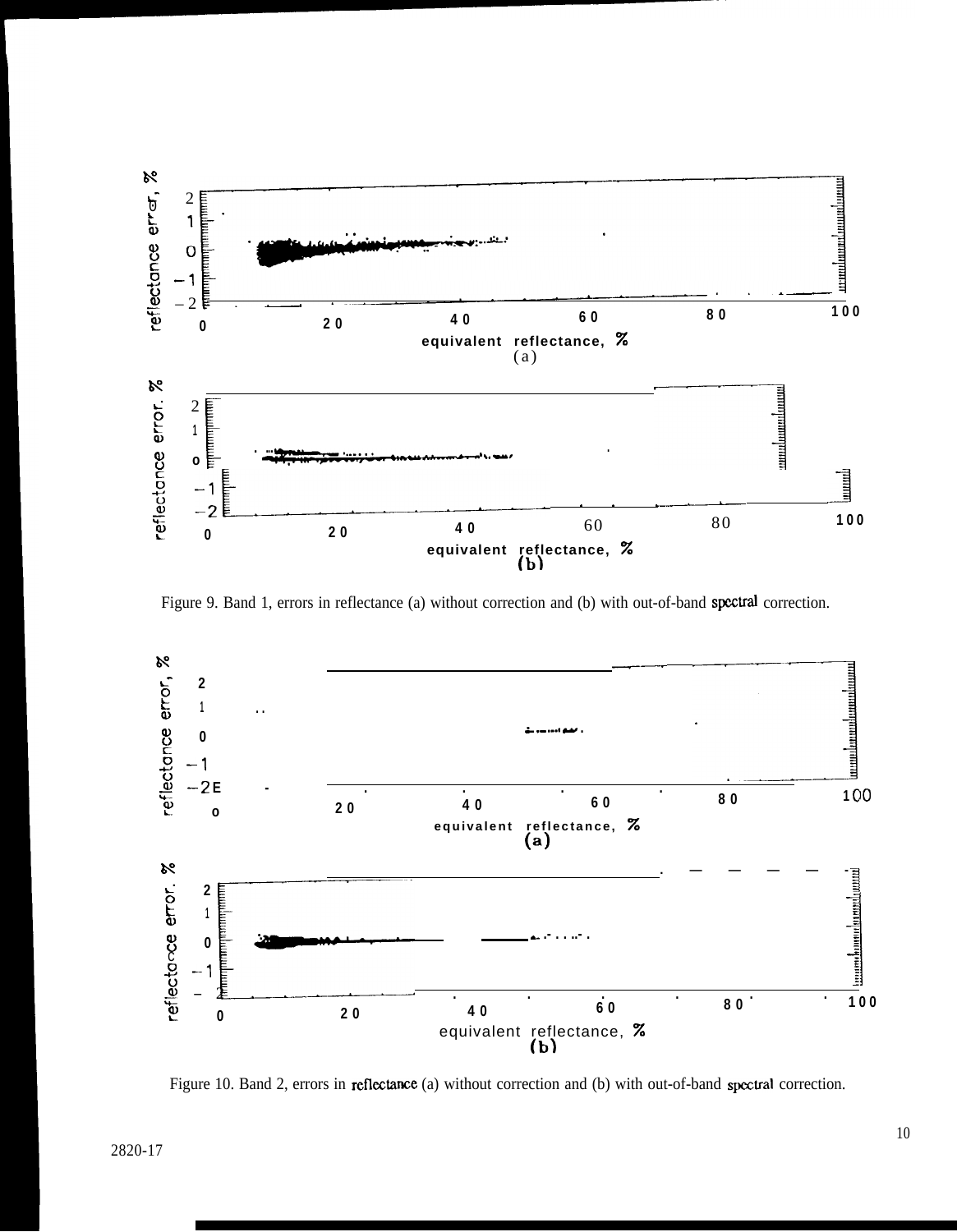

Figure 11. Band 3, errors in reflectance (a) without correction and (b) with out-of-band spectral correction.



Figure 12. Band 4, errors in reflectance (a) without correction and (b) with out-of-band spectral correction.